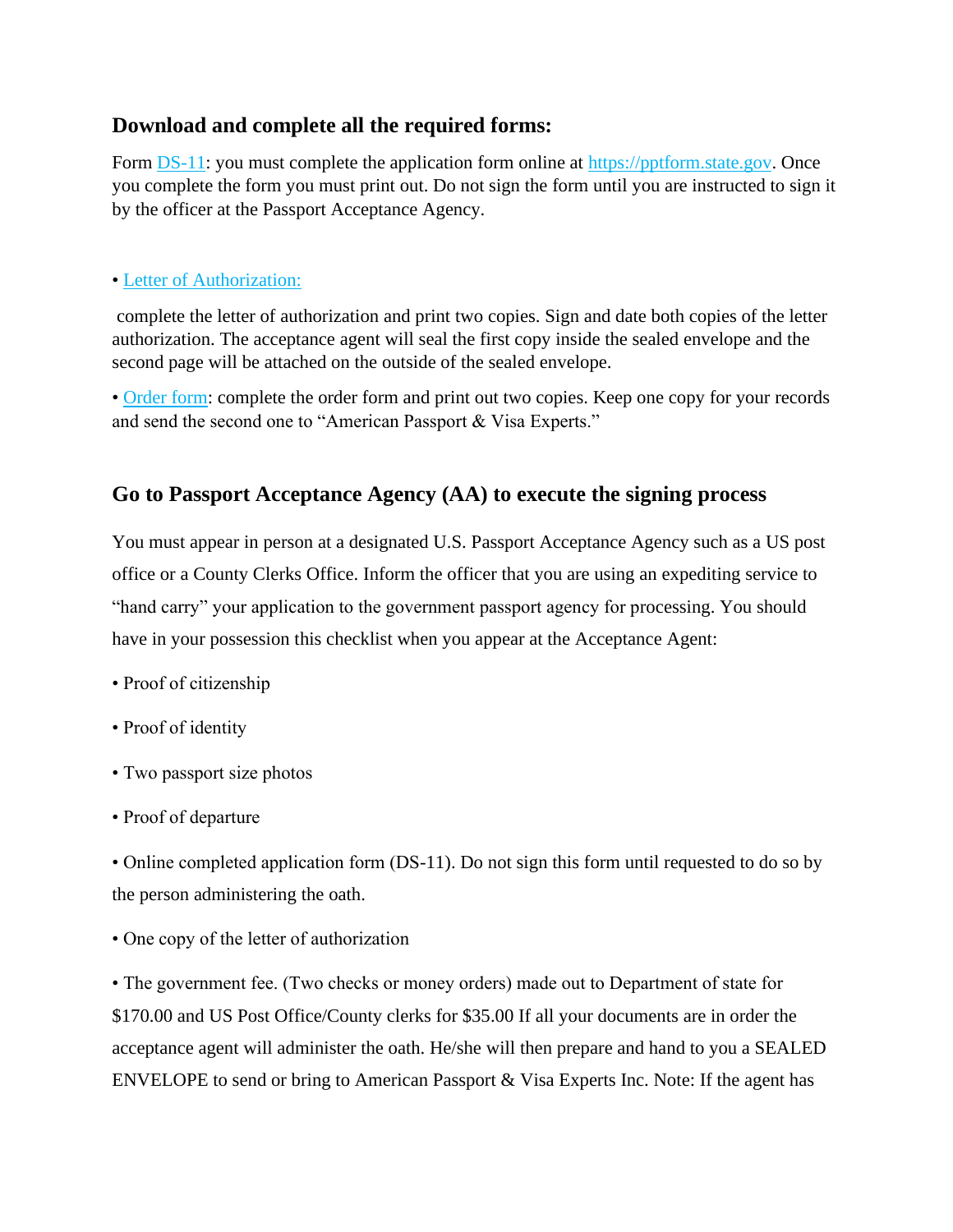any reservation in providing the sealed envelope to you, refer that person to page 31 or 44 of the Acceptance Agency Manual. This manual is part of the Department of State's policy on "Hand Carrying of Executive Application".

### **Requirements for new passport application:**

Proof of citizenship (original birth certificate or an expired previous passport)

- Proof of identity (Government issued photo ID)
- Two passport size photos
- Proof of departure

• Online completed application form (form DS-11). Do not sign this form until requested to do so by the person administering the oath.

• One copy of the letter of authorization

• The government fee. (Two checks or money orders) made out to Department of state for \$170.00 and US Post Office/County clerks for \$35.00. Please, write your name and date of birth on this check

You must appear in person at a designated U.S. Passport Acceptance Agency such as a US post office or a County Clerks Office. Inform the officer that you are using an expediting service to "hand carry" your application to the government passport agency for processing. You should have in your possession this checklist when you appear at the Acceptance Agent:

If all your documents are in order the acceptance agent will administer the oath. He/she will then prepare and hand to you a SEALED ENVELOPE to send or bring to